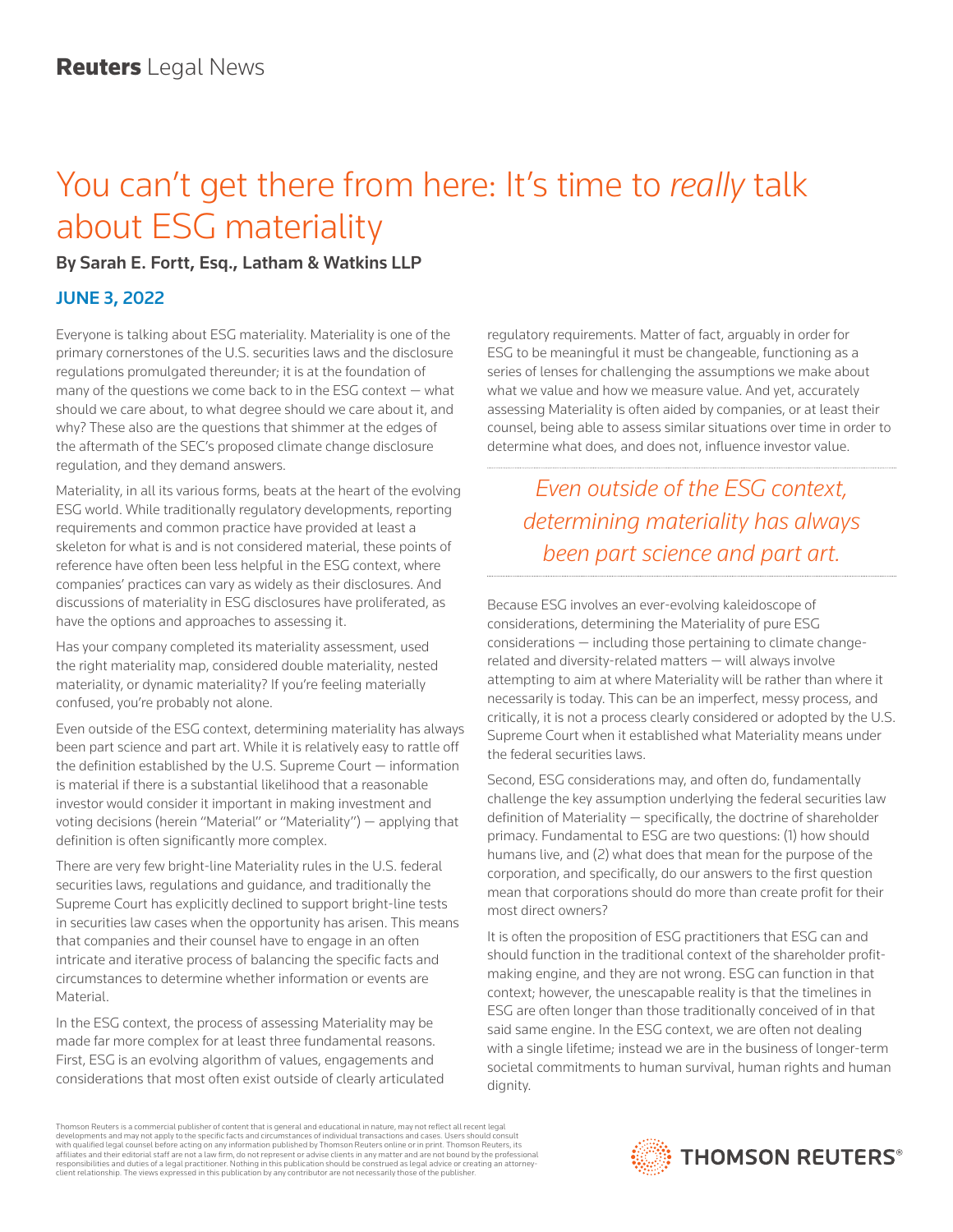Lastly, ESG has a data problem — actually, it has two. First, ESG involves matters that are fundamentally hard to measure. For example, measuring Scope 3 emissions currently still requires a level of estimates, assumptions and subjective determinations, which means the results often do not lend themselves to determinations regarding any definition of materiality, let alone the federal securities law definition, which would require that there be a substantial likelihood that a reasonable investor would consider Scope 3 emissions important in making investment and voting decisions.

*In the wake of the SEC's proposed climate change disclosure regulation, it has become even more important for companies to actively address their Materiality determinations.* 

In this context, "reasonable" is doing a lot of heavy lifting arguably a back-breaking amount of heavy lifting. Undoubtedly, Scope 3 emissions are a popular focus in the ESG world, and perhaps for good reasons under various definitions of materiality, including both double and dynamic materiality. But where this many estimates, assumptions and subjective determinations are required, "popular" likely should not be automatically read as "reasonable," and "material" under the definition of a voluntary framework likely should not be automatically read as rising to the level of Materiality under the federal securities laws.

Second, ESG involves matters where data is either not always readily accessible or is prohibitively expensive to acquire. Having already used the Scope 3 example, let's use the example of value chain considerations more broadly. Increasingly, companies are expected to have visibility and control over their third parties' ESG practices. Visibility to these matters is one thing — it requires that companies not only pursue detailed information (some of which is not always available), but also establish processes for determining the degree to which the data is accurate (in a space that, again, involves fundamentally hard to measure data).

However, control is something else entirely, and would require companies to put extensive processes in place to legally require and enforce third parties' compliance with detailed requirements. All of this means that, for certain ESG matters, many companies would have to spend much of their time gathering, assessing and verifying data in order to have a hope of determining Materiality, assuming that determining Materiality in that context was even possible.

In the wake of the SEC's proposed climate change disclosure regulation, it has become even more important for companies to actively address their Materiality determinations. As has been noted by others already, this Commission is paying close attention to how companies assess Materiality in the context of ESG matters, including climate change-related strategies, risks and goals. This

attention has been made apparent through a number of speeches by SEC personnel, as well as through the SEC's current climate change disclosure comment letter process, which has often drilled down into companies' approaches to Materiality, and the Commission's proposed climate change disclosure regulation and other proposed ESG-related regulation.

Moreover, this Commission's approach to Materiality appears to be embracing, at a minimum, a level of dynamic materiality not clearly acknowledged by prior Commissions or by the U.S. Supreme Court. This is made evident in part by the Commission's reliance on the reporting framework promulgated by the Task Force on Climate-Related Financial Disclosures (TCFD) in its proposed climate disclosure rule, which is a framework that at least by implication relies on the concept of double materiality. In light of the Commission's newfound creativity in this regard, it has become increasingly important for companies to create their own certainty through consistency of approach.

For this reason, we often recommend that companies be very clear about which of five lenses of materiality are being used when creating disclosures, regardless of whether such disclosures are made voluntarily or in response to a regulatory regime. The five lenses of materiality are:

- (1) How does the U.S. federal securities law definition of "Materiality" apply to the company's business, operations and financial statements, and what does that definition require in terms of disclosure?
- (2) What is "material" to the company's specific stakeholders (i.e., investors, employees, customers, communities and business partners) — a definition that should not be confused with the "reasonable" investor standard of big "M" Materiality?
- (3) What is "material" to the company, including with respect to how it wants to be viewed in the marketplace and compared to its peers and competitors?
- (4) What external standards of materiality should apply to the specific area of disclosure (i.e., TCFD, SASB, GRI, etc.), including whether other jurisdictions' regulatory developments include different approaches to materiality? and
- (5) With respect to each of the foregoing, how does Point A compare to Point B; in other words, how is materiality moving and what will it mean tomorrow (fundamentally, a concept of dynamic materiality)?

Note that only one of these definitions aligns to the current definition of Materiality under the federal securities laws, and in order for companies to create their own certainty around materiality they must now be very clear about what definition they are using and when.

There is no perfect path between the existing federal securities law definition of Materiality and a complete understanding and representation of ESG in corporate reporting. ESG presents us with a number of challenges, not the least or greatest of which is determining the aspects of it that may be Material for reporting purposes.